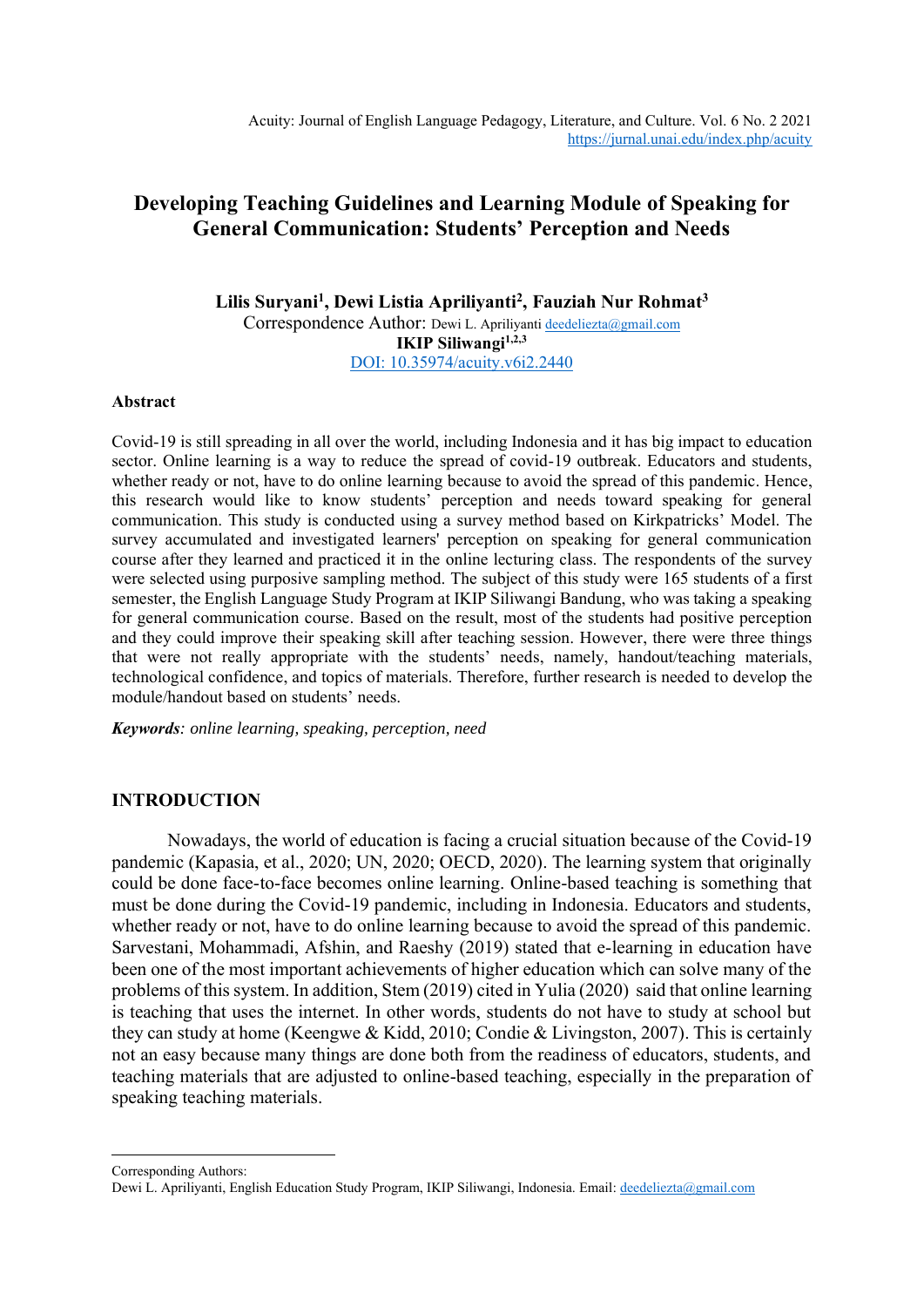Speaking is one of the four skills in learning English (Burns & Siegel, 2018; Bailey, 2003; Inayah & Lisdawati, 2017). In fact, a person can be categorized as having learned a language only if he is able to produce it through interaction. In addition, speaking skills are used in many aspects and for various reasons, including communication in social environments. Speaking is a very complex interactive skill that adds complexity to trigger anxiety for foreign learners (Woodrow, 2006; Hutabarat & Simanjuntak, 2019). Thornbury (2012) shows that there is a gap for foreign language learners who have limited knowledge of English grammar, vocabulary, and phonology. In other words, it is not an easy for foreign language learners to master the ability to speak fluently. Hence, that is a challenge for the teachers who teach speaking to foreign language learners online (Bakar, Latiff, & Hamat, 2013; Apriliyanti, 2020).

As a first step to be able to speak English is to start from the basics, namely basic skills for general communication skills in everyday activities. Speaking for general communication are speaking skills which include aspects of using interactive language as a daily communication tool. Learning speaking for general communication is required at least four micro skills, namely, basic grammar skills, good vocabulary, proper pronunciation, as well as proper intonation in a particular context (Saito, 2017; Richards, 2005). To be able to get used to the four micro skills, it can be familiarized with facilitating learners to practice the language function in self-introduction, description of something, asking and giving help which is used daily. As Thronbury (2012) recommends a more systematic three-level approach to teaching speaking, which combines cognitive skills learning theory and sociocultural theory, which consists of increasing awareness (reminding learners of the features of speech), appropriation (training and practicing targeted features), and autonomy (performing various types of oral genres).

Considering the complexity of the material that foreign language learners will learn with situations where they have to learn it remotely online with the teacher and practice speaking matters which basically require direct feedback from the teacher is a challenge in itself for the teacher, especially in preparing the teaching materials that will be delivered to students who can be studied independently. Students' perception is needed to know about their opinion about the particular subject. In addition, perception is what person or student feels about particular things (Lamatokan, 2018; Trisnendri Syahrizal, 2017; Katemba, 2020). Therefore, this paper discusses the findings of investigating students' perceptions of the learning process and students' needs in the speaking learning process as a means to help English teachers to develop proper materials in online-based teaching on speaking for general communication course.

### **METHODS**

This study is conducted using a survey method based on two levels of Kirkpatricks' Model, namely, reaction and learning (Apriliyanti, 2018). On reaction level, the survey measured of how students react to the course activity (Apriliyanti, 2018). The aspects in which measure in this level are the students' engagement on the course, material relevances, and students' satisfaction during the learning activity. On Learning level, the survey measured the increase in knowledge or speaking ability from the beginning and after the learning experienced in the course (Apriliyanti, 2018). The aspects in which measure in this level are students' knowledge, skills, and attitude toward the course. Then, the survey accumulated and investigated learners' perception on speaking for general communication course and their learning needs in the online lecturing class. The indicators of the instrument are presented in table 1.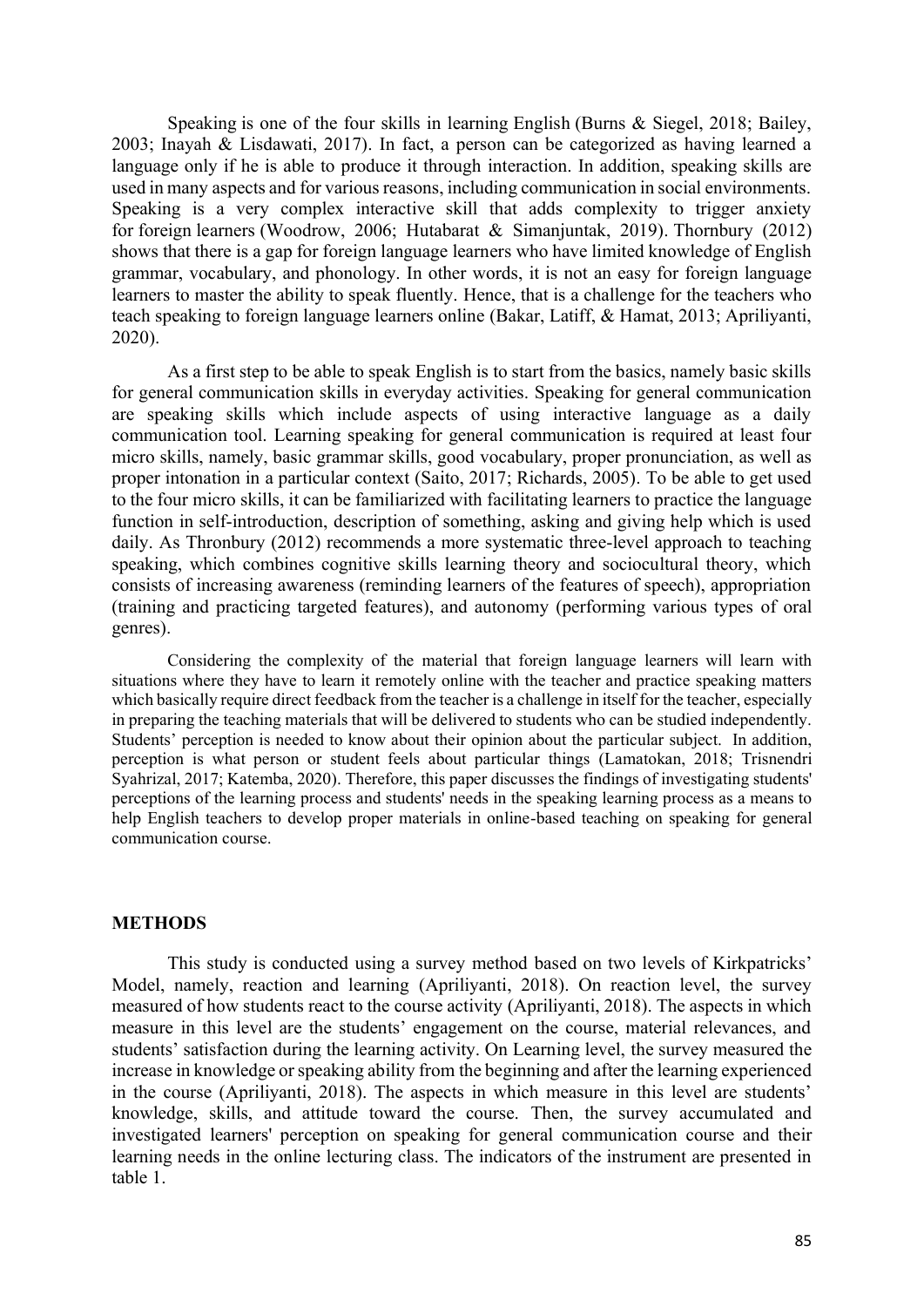## Table 1.

Domain and indicators of the study

| <b>DOMAIN</b>                        | <b>INDICATOR</b>          |  |  |  |  |
|--------------------------------------|---------------------------|--|--|--|--|
| <b>Level 1: Reaction/ Perception</b> | Engagement                |  |  |  |  |
|                                      | Relevance                 |  |  |  |  |
|                                      | Satisfaction<br>$\bullet$ |  |  |  |  |
| <b>Level 2: Learning</b>             | Knowledge<br>$\bullet$    |  |  |  |  |
|                                      | <b>Skills</b>             |  |  |  |  |
|                                      | Attitude                  |  |  |  |  |
|                                      | Confidence                |  |  |  |  |
|                                      | Commitment                |  |  |  |  |

## **Reseach Participants**

The respondents of the survey were selected using purposive sampling method. The subject of this study were 165 students of the first semester, the English Language Study Program at IKIP Siliwangi Bandung, who was taking a speaking for general communication course.

## **RESULTS**

This result is divided into two parts; students' perceptions on online learning process and students' needs in learning speaking for general communication through online learning. Here is the detail result.

**a. Students' perception on online learning process toward speaking for general communication.**

This research was done to the first semester and there were three lectures who taught speaking for general communication. Below is the data of the lecturers and the total of the students in his/her teaching and learning process. The result of data is presented in figure 1.



Figure 1. Lecturers who teach speaking for general communication

Based on the data, most of the students (73%) were taught by Mr. A, 13% students were taught by Mr. B, then 3 % students were taught by Mr. C. Nevertheless, some of students (12%) did not answer appropriately, such as Ms. D and unrelated answer. After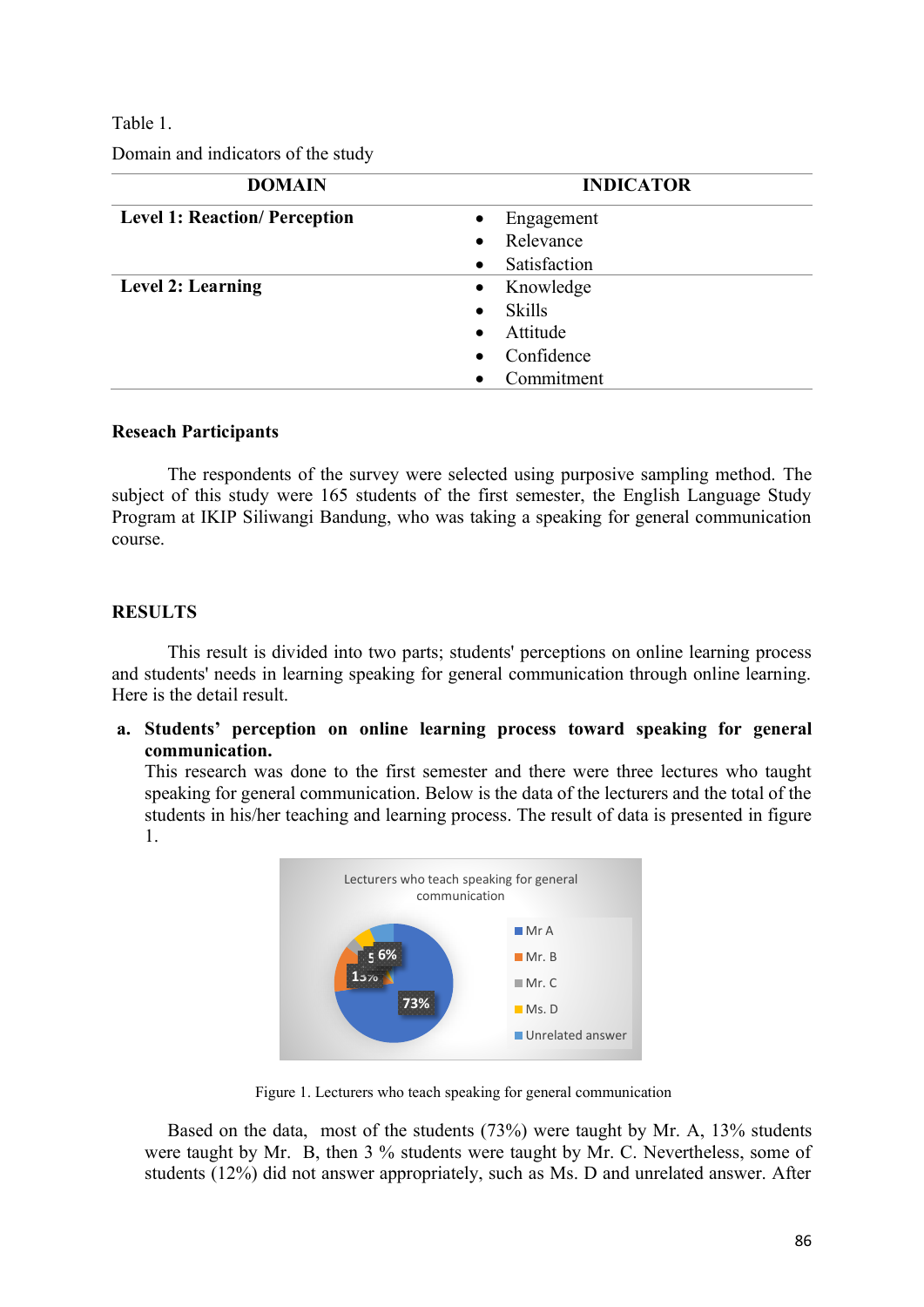getting the information of the lecturers, then the data were analyzed to answer the research questions. Online learning was conducted from August to December, 2020. Every meeting was conducted by using learning platform and it was held in 100 minutes in each meeting. According to data from the students, most of the students always come to online classroom. The detail information can be seen in figure 2.



Figure 2. Students' attendance

Figure 2 describes about students' attendance and 58% students answer they always come to online class. 21% students answer that sometimes they come to class, 14 % students say that they often come to class, and 7% students state that they rarely come to class. Overall, even though the students learn in online learning but most students always present and learn. It means that they involve in teaching and learning process in the classroom and it shows they have high motivation to learn.

Then, next question was about learning platform. Based on the data, the lectures taught the materials using different kinds of learning platform such as Zoom, Google Classroom, YouTube, Whatsapp, etc. Pie chart below presents about percentage of learning platforms that be used by the lecturers.



Figure 3. Learning platform

It can be seen from the figure 3 that the highest percentage of learning platform is Zoom (56%). In other words, most of students learnt using Zoom, then the rest of them, they learnt using different kinds of platforms such as Google Classroom, WhatsApp or other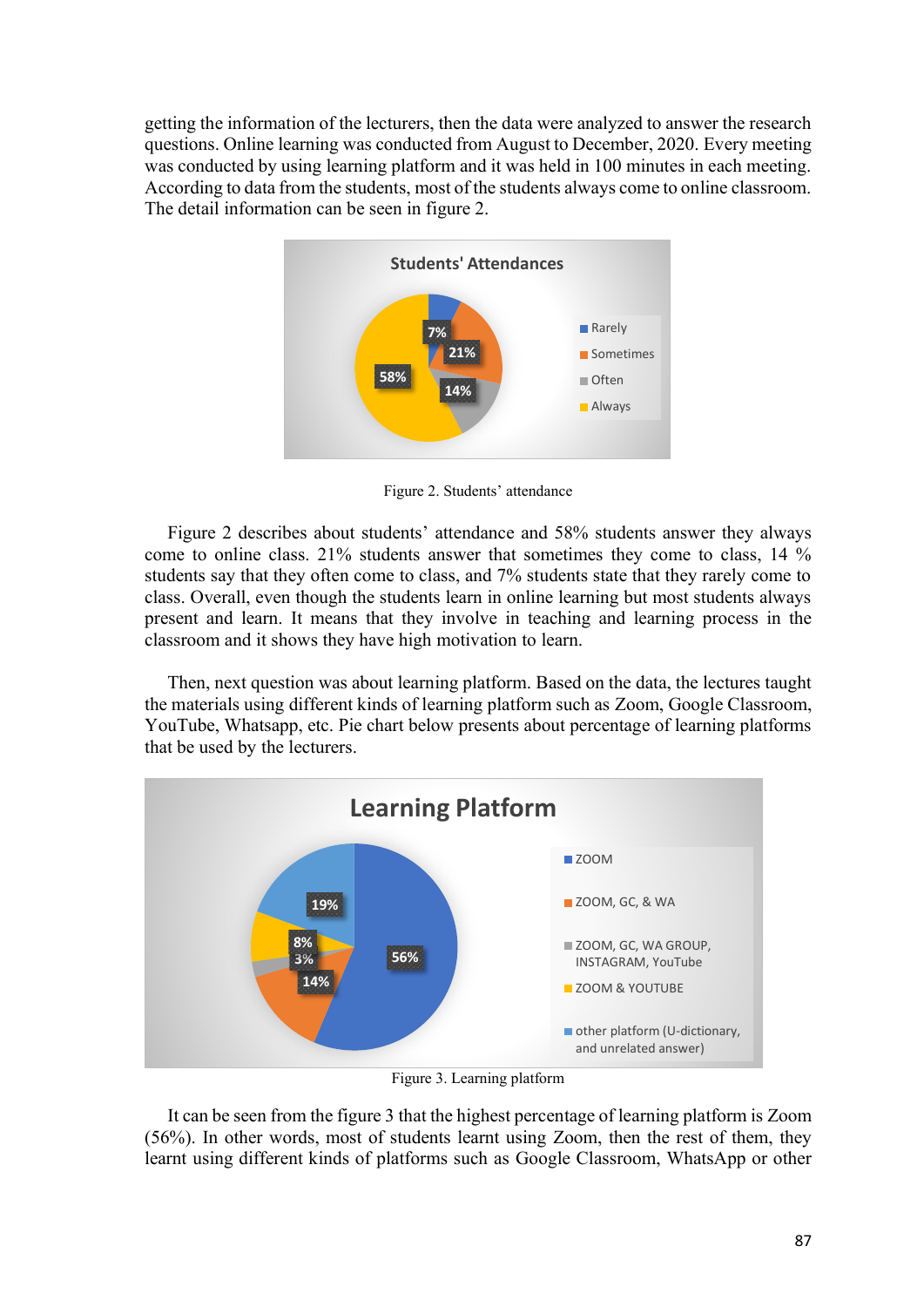platforms. It is also can be interpreted that lecturers not only used one platform but also more than one platform.



After getting information about learning platform, then the survey asked the students about their perception on speaking for general communication subject. Here is the result.

Figure 4. Students' perception on speaking for general communication subject

Figure 4 describes 47% students like learning speaking for general communication subject, 50% students answer somewhat liked or disliked, and 3% students say they do not like learning this subject. It can be concluded that the most dominant answer that they somewhat liked or disliked about learning. Then, the reason was asked to the students who liked the teaching session. Below is the data of the students' answer about online learning and speaking for general communication subject. Bar chat presents the percentage of the result.



Figure 5. The reason of 'like" online teaching session

Based on the data, it can be indicated that lecturers have an important role in teaching and it can be the biggest influence in terms of goal of teaching. Then, time flexibility becomes the second percentage (18%), then training materials is the third percentage (15%). Overall, the lectures give a lot of exposure to students in online learning and it is good thing for imporving stundents' skill.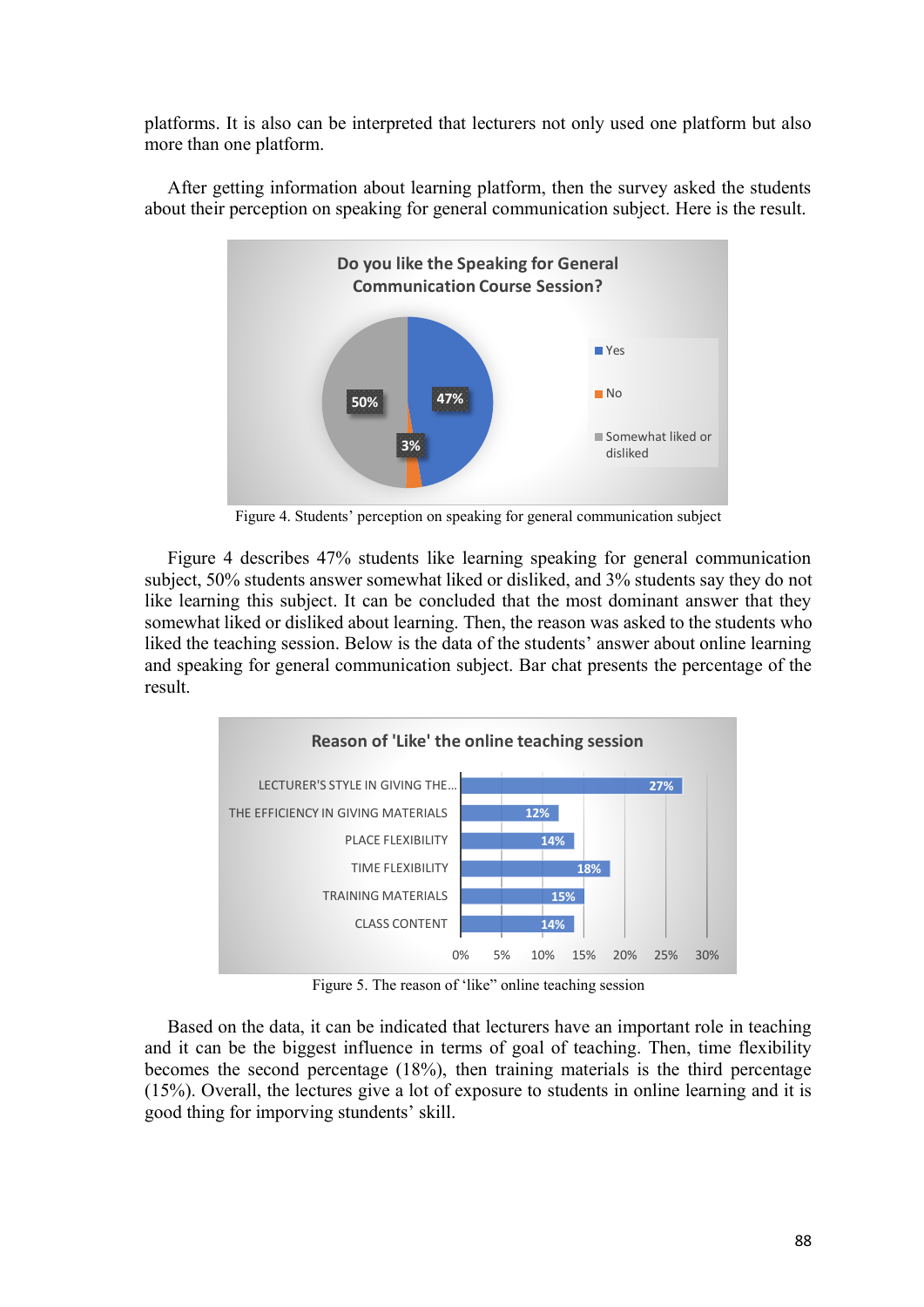

Figure 6. The reason 'dislike' the online teaching session

Figure 6 explains that most of students do not like teaching session because the lecture's style in giving the materials. It has same reason as the students who like teaching session. They do not get the materials in ppt so they do not understand and they cannot review the materials after the class.

Then, the next survey asked about material relevance. Below is the detail result of students' perception of material relevance.



Figure 7. Students' perception of material relevance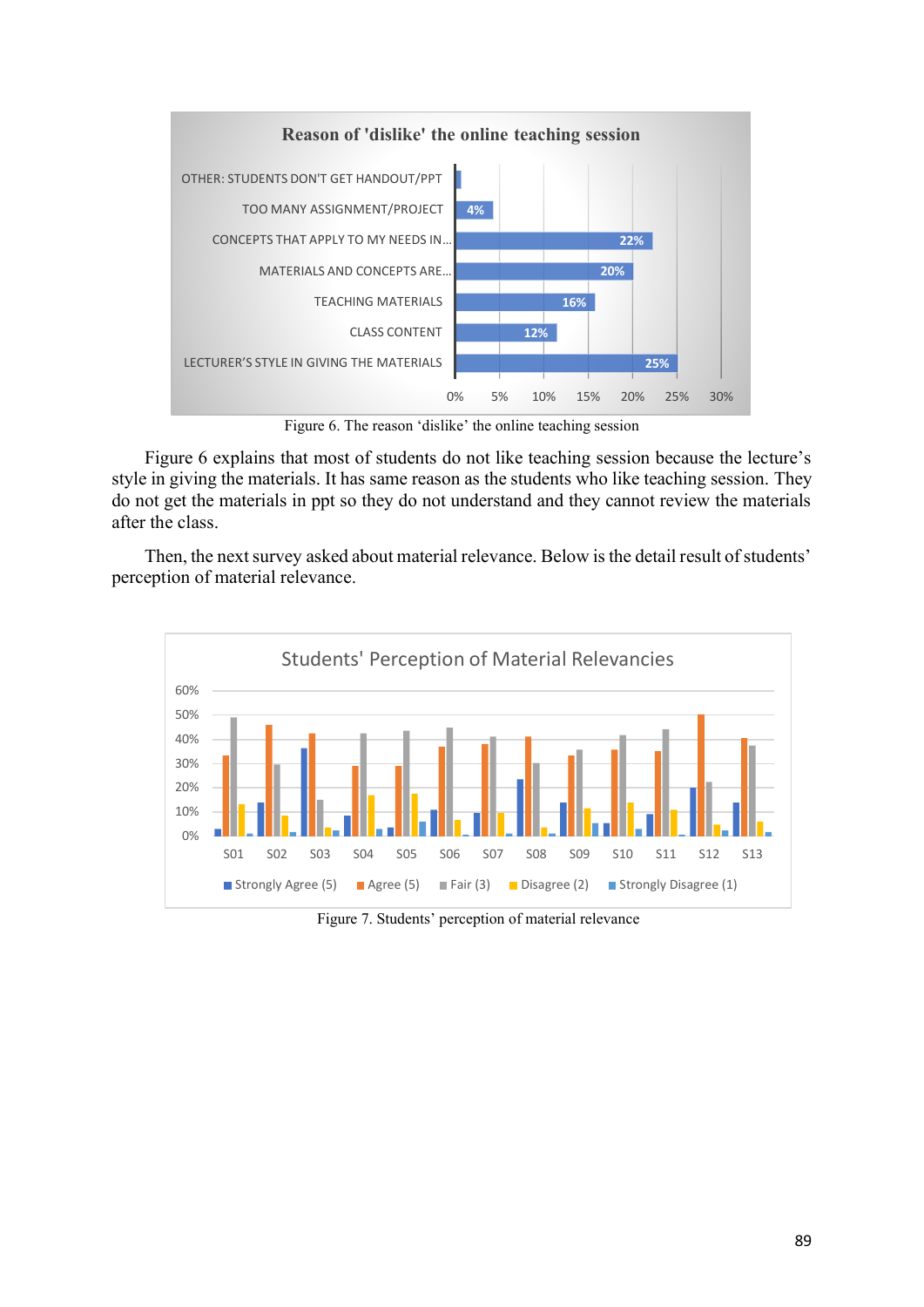| No.<br>w   | $\overline{ }$<br><b>Statement</b>                                                                                         | Strongly Agree ( |     |     | Agree $(5)$ $\overline{ }$ | Fair(3) | $\mathbb{R}^n$ |     | Disagree $(2 - )$ | Strongly Disagree (1 Total Respon |    |      |      |
|------------|----------------------------------------------------------------------------------------------------------------------------|------------------|-----|-----|----------------------------|---------|----------------|-----|-------------------|-----------------------------------|----|------|------|
| S01        | The online teaching session in speaking<br>class provided well-organized materials.                                        | 5                | 3%  | 55  | 33%                        | 81      | 49%            | 22  | 13%               | $\overline{2}$                    | 1% | 165  | 100% |
| S02        | I found the subject matter related to my<br>needs in improving my speaking skills<br>especially for general communication. | 23               | 14% | 76  | 46%                        | 49      | 30%            | 14  | 8%                | 3                                 | 2% | 165  | 100% |
| S03        | I submit my project in-time.                                                                                               | 60               | 36% | 70  | 42%                        | 25      | 15%            | 6   | 4%                | $\overline{4}$                    | 2% | 165  | 100% |
| S04        | Overall, the online session was useful for<br>me.                                                                          | 14               | 8%  | 48  | 29%                        | 70      | 42%            | 28  | 17%               | 5                                 | 3% | 165  | 100% |
| S05        | The training meets my expectations.                                                                                        | 6                | 4%  | 48  | 29%                        | 72      | 44%            | 29  | 18%               | 10                                | 6% | 165  | 100% |
| S06        | The training relevant to my needs in<br>speaking skill for general<br>communication circumstances.                         | 18               | 11% | 61  | 37%                        | 74      | 45%            | 11  | 7%                |                                   | 1% | 165  | 100% |
| S07        | I applied my knowledge from the<br>teaching session on my daily<br>conversation with my colleagues.                        | 16               | 10% | 63  | 38%                        | 68      | 41%            | 16  | 10%               | $\overline{2}$                    | 1% | 165  | 100% |
| <b>S08</b> | I will apply my improving knowledge<br>from speaking for general<br>communication course into my daily<br>communication.   | 39               | 24% | 68  | 41%                        | 50      | 30%            | 6   | 4%                | $\overline{2}$                    | 1% | 165  | 100% |
| S09        | Online teaching made me flexible to<br>attend on the mentoring forum.                                                      | 23               | 14% | 55  | 33%                        | 59      | 36%            | 19  | 12%               | 9                                 | 5% | 165  | 100% |
| S10        | I felt comfort during the course<br>program.                                                                               | 9                | 5%  | 59  | 36%                        | 69      | 42%            | 23  | 14%               | 5                                 | 3% | 165  | 100% |
| <b>S11</b> | Class participation was encouraged.                                                                                        | 15               | 9%  | 58  | 35%                        | 73      | 44%            | 18  | 11%               |                                   | 1% | 165  | 100% |
| S12        | I made a good relationship with other<br>students.                                                                         | 33               | 20% | 83  | 50%                        | 37      | 22%            | 8   | 5%                | 4                                 | 2% | 165  | 100% |
| S13        | After training, my speaking skill is<br>improved.                                                                          | 23               | 14% | 67  | 41%                        | 62      | 38%            | 10  | 6%                | 3                                 | 2% | 165  | 100% |
|            | <b>TOTAL RESPONSE</b>                                                                                                      | <b>284</b>       | 13% | R11 | 38%                        | 789     | 37%            | 210 | 10%               | ĸŦ                                | 9% | 2145 | 100% |

Table 2. Students' perception of material relevance

According to table 2, the students had positive perception of material relevance. 41% students agreed that their speaking skill improved after teaching and learning session. In other words, teaching speaking for general communication achieve the goals of teaching to improve students' speaking skill. It can be indicated the learning run successful. In addition, only 2% students answered strongly disagree about the improvement of speaking. It means most students could improve their skill.

## **b. Students' needs in learning speaking for general communication through online learning.**

After getting students' perception and here is the result of students' needs based on survey. Brief explanation is presented in table 3.

| <b>Ouestions</b>                                                                                                                                               | Mr. A                                                                                                                                                                                                                                                                                                                                                                                                                             | Mr. B                                                                                                  | Mr. C                                                                                                                                                                                        |
|----------------------------------------------------------------------------------------------------------------------------------------------------------------|-----------------------------------------------------------------------------------------------------------------------------------------------------------------------------------------------------------------------------------------------------------------------------------------------------------------------------------------------------------------------------------------------------------------------------------|--------------------------------------------------------------------------------------------------------|----------------------------------------------------------------------------------------------------------------------------------------------------------------------------------------------|
| What is your<br>suggestion that you<br>think need some<br>improvements on<br>Speaking for<br>General<br>Communication<br>Course in online<br>teaching session? | - Teaching materials/handout:<br>the students don't get handout<br>or ppt in this course. They<br>only get the material from<br>lecturer's WhatsApp.<br>- Technological confidence:<br>some students said that the<br>lecturer needs an assistant to<br>operate the zoom. Besides,<br>the voice of the lecturer is too<br>loud. It might be connection<br>or audio setting.<br>- Connection: sometimes, the<br>connection is bad. | <b>The</b><br>students<br>gave<br>positive respond. The<br>the<br>lecturer<br>gave<br>handout and ppt. | Overall, the students<br>$\overline{a}$<br>give positive respond.<br>Teaching<br>materials/handout: the<br>students need handout<br>so it will be easier to<br>check the materials<br>again. |

### **Table 3. Students' needs**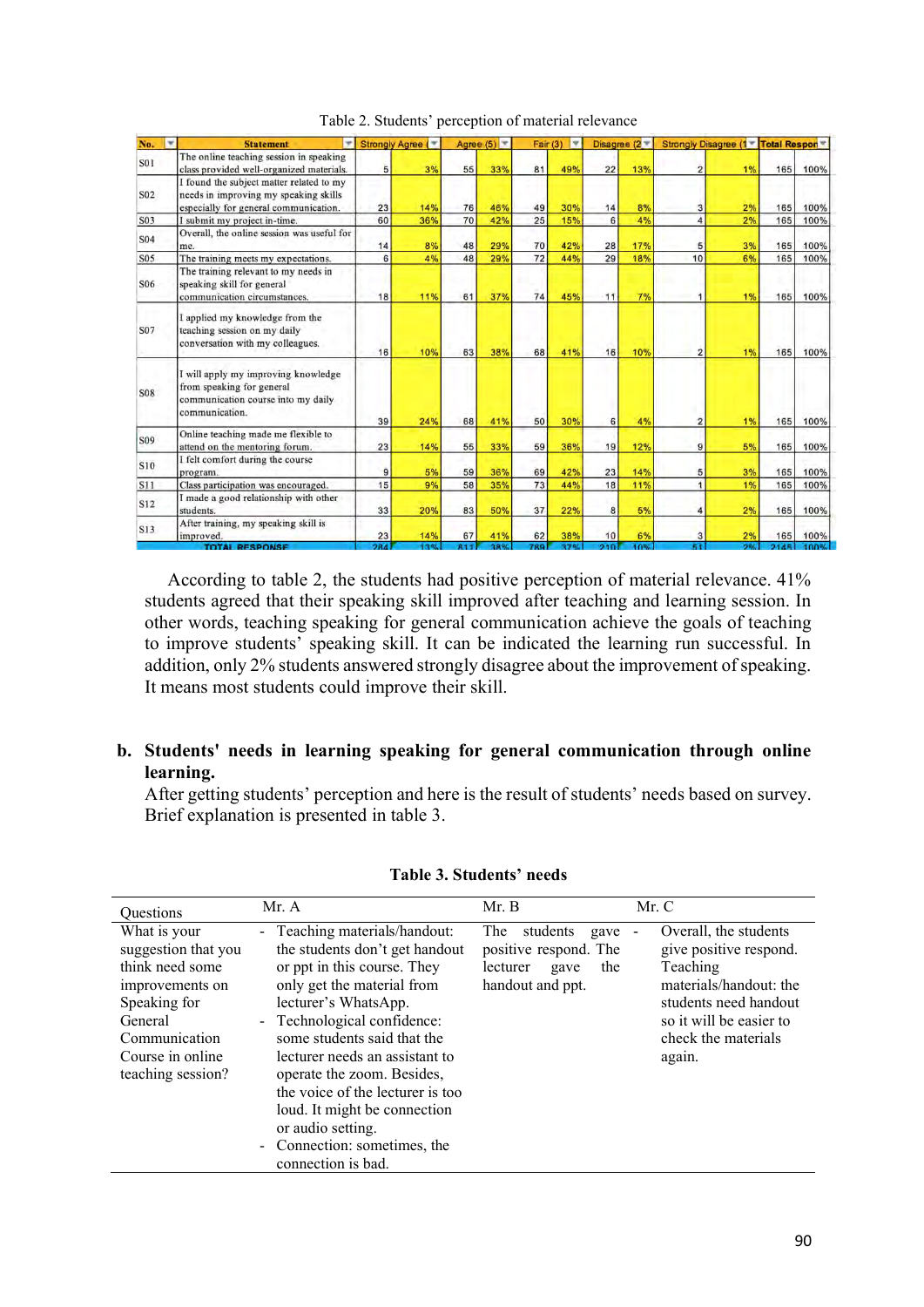| What is your<br>suggestion that you<br>think need some<br>improvements on<br>materials taught<br>during the course<br>program? | Materials content: most of<br>the time the lecturer explains<br>in English and some of<br>students don't understand.<br>They still have limited<br>vocabulary.<br>Method of teaching: every<br>meeting, the students are<br>asked to analyze but it's still<br>hard for them to analyze.<br>Lecturer's speed when he<br>explains the materials. Some<br>students don't get the point<br>coz it's too fast.<br>Sharing screen is needed by<br>students when teaching and<br>learning process. | Method of teaching:<br>ask more<br>students<br>practice<br>time<br>to<br>(limited time)                                                          | Students still have<br>$\blacksquare$<br>limited vocabulary.<br>$\Box$<br>Students ask more game                                                                        |
|--------------------------------------------------------------------------------------------------------------------------------|----------------------------------------------------------------------------------------------------------------------------------------------------------------------------------------------------------------------------------------------------------------------------------------------------------------------------------------------------------------------------------------------------------------------------------------------------------------------------------------------|--------------------------------------------------------------------------------------------------------------------------------------------------|-------------------------------------------------------------------------------------------------------------------------------------------------------------------------|
| What are the topics<br>that you want to                                                                                        | Guessing the meaning of<br>song lyrics                                                                                                                                                                                                                                                                                                                                                                                                                                                       | - Asking and giving<br>direction                                                                                                                 | Tourist attraction<br>Hobby                                                                                                                                             |
| learn in this course?<br>Mention and give<br>the reasons!                                                                      | Sharing the story with<br>$\overline{a}$<br>friends<br>Something that they like for<br>e.g k pop or we can say<br>describing idol<br>Talking about hobby<br>$\overline{\phantom{0}}$<br>Reading news                                                                                                                                                                                                                                                                                         | - Describing<br>something                                                                                                                        | Describing about us                                                                                                                                                     |
| What does<br>Speaking for<br>General<br>Communication<br>Course mean for<br>you?                                               | Most of them said speaking for<br>general communication subject<br>is very important subject because<br>they have to speak up and it is<br>basic skill for them. They hope<br>they can speak fluently after<br>taking this course.                                                                                                                                                                                                                                                           | -The students say this<br>subject can encourage<br>their motivation to<br>talk in front of the<br>people.<br>They<br>have<br>good<br>confidence. | They are more<br>$\sim$<br>confidence to talk in<br>front of the people.<br>It's time to practice in<br>this course. It can be a<br>good habit for them to<br>speak up. |
|                                                                                                                                |                                                                                                                                                                                                                                                                                                                                                                                                                                                                                              |                                                                                                                                                  |                                                                                                                                                                         |

Table 3 concluded that there are three things that can be concluded form the data. The first is about teaching materials/handout or course book. The second is technological confidence. The third is about the material topics. Most of students want to learn about something that related to them, especially about hobby, idol, telling story, etc.

## **DISCUSSION**

This section is going to discuss two fundamental aspects in this study, namely, students' perception towards course activities, and students' needs in learning activities.

*Students' Perception towards Course Activities***.** This study revealed three aspects that perceived by the students: 1) students' engagement with the lecturer and learning platforms used in the learning activities; 2) material relevances with their daily lives experienced by the students; 3) students' satisfaction with the learning activities. This is in line with Kirkpatricks' indicators (2018) on the reaction level that stated at least there are three aspects that should be measured and discovered to seek students' satisfaction toward the certain program. First, students responded that they have enganged with the lecturers. Even though the students learn in online learning but most students always present and learn. It means that they involve in the teaching and learning process in the classroom and it shows they have high motivation to learn.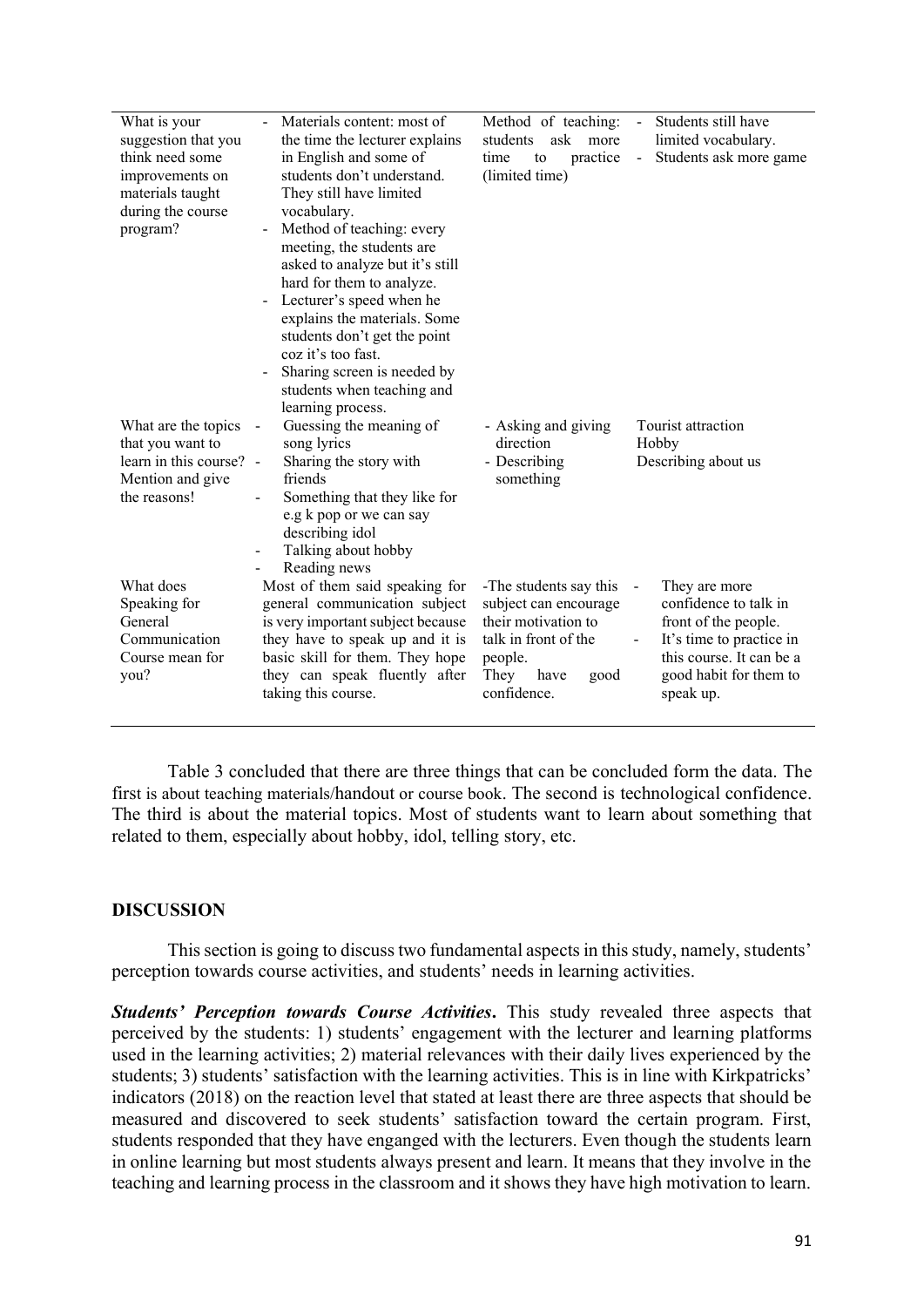In addition, 58% of students prefer using Zoom conference meeting application as their learning platform to other applications, for instance, Google Classroom, WhatsApp. Second, students responded that the materials received during the learning activities are useful for their daily conversation and formal conversation. Lecturers' style has become the main role for successful learning activities. The lectures give a lot of exposure to students in online learning and it is a good thing for improving students' skills. This evidence has resolved one of the challenges faced by teachers and lecturers who teach speaking to foreign language learners online as stated in Bakar, Latiff, & Hamat (2013) and Apriliyanti (2020). In other words, teaching speaking for general communication achieves the goals of teaching to improve students' speaking skill. Third, the majority of students responded that they are satisfied with the learning activities as evidenced in this research (see figure 4).

### *Students' needs in learning activities.*

Online learning was conducted from August to December 2020. Every meeting was conducted by using a learning platform and it was held for 100 minutes in each meeting. According to data from the students, there are three fundamental aspects that are needed in learning speaking for general communication course. The first is about teaching materials/handouts or a coursebook. The students ask for the handout in the teaching and learning process, for instance, video material or digital module that can support their independent learning. Handout is used for reviewing the materials at home and it makes them easier to recheck the materials. This is in line with Chou (2010) who reveals that teachers who adopt a course book may also find it easier to teach. In other words, it can be a guideline for teacher to teach the materials in the classroom. The second is technological confidence. Andersson (2008) says that technological confidence can be one of the challenges of e-learning. In this case, the lecturers have to be aware of how to use technology especially in doing online learning. If the lecturer can use it well, so teaching and learning process can run smoothly. The third is about the material topics. Most students want to learn about something that related to them, especially about hobbies, idols, telling stories, etc. It is supported by Howard and Major (2004) who say that student's learning preferences can be one of the important factors in designing the materials. So, the students' needs analysis can be a guideline for the lecturers to know and develop the materials for the students in order to meet the students' needs. In other words, the materials can be appropriate to the students' needs and can be more meaningful for them.

## **CONCLUSION**

This research concluded that most of the students have positive perception and they can improve their speaking skill after teaching session. It can be seen from the tables and figures that have already explained in the previous part. In fact, there are some shortcomings during online learning process for example handout/teaching materials, technological confidence, and topics of materials. Therefore, further research is needed to develop the module/handout based on students' needs.

#### **REFERENCES**

Andersson, A. (2008). Seven major challenges for e-learning in developing countries: Case study. *Sri Lanka International Journal of Education and Development using Information and Communication Technology (IJEDICT)*, 4 (3), 45-62. https://www.learntechlib.org/p/42324/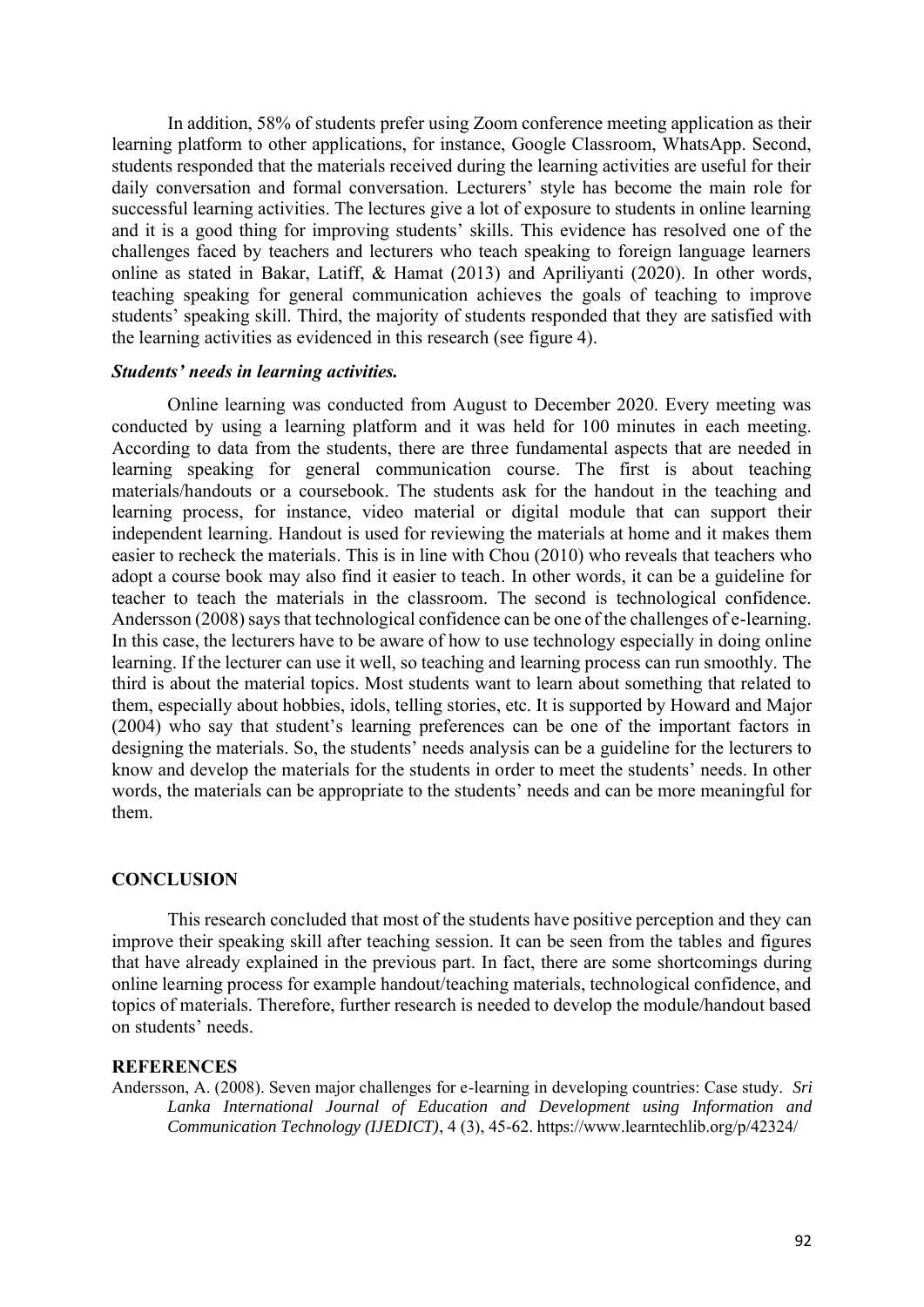- Apriliyanti, D. L. (2018). *English Teachers' Competences on PLPG (An Evaluative Study Based on Kirkpatricks' Model).* Jakarta: Master's thesis, Fakultas Ilmu Tarbiyah Dan Keguruan UIN Syarif Hidayatullah. http://repository.uinjkt.ac.id/dspace/handle/123456789/40512
- Apriliyanti, D. L. (2020). Enhancing Teachers' Competencies through Professional Development Program: Challenges and Benefactions. *Acuity: Journal of English Language Pedagogy, Literature and Culture*, 5(1), 28-38. https://doi.org/10.35974/acuity.v5i1.2042.
- Bailey, K. M. (2003). Practical English language teaching. In *Speaking* (pp. 47-66). https://www.englishbookslibrary.com/wp-content/uploads/2019/06/Kathleen-Bailey-Practical-English-Language-Teaching\_-Speaking.pdf
- Bakar, N. A., Latiff, H., & Hamat, A. (2013). Enhancing ESL learners speaking skills through asynchronous online discussion forum. *Asian Social Science*, 224. https://www.academia.edu/download/47337795/28611-96039-1-SM.pdf
- Burns, A., & Siegel, J. (2018). Teaching the four language skills: Themes and issues. *International Perspectives on Teaching the Four Skills in ELT*, 1-17. https://doi.org/10.1007/978-3-319- 63444-9\_1
- Chou, P. T. (2010). Advantages and disadvantages of ESL course books. *The Internet TESL Journal*, 16 (11). http://202.15.16.209/Articles/Chou-CourseBooks.html
- Condie, R., & Livingston, K. (2007). Blending online learning with traditional approaches: changing practices. *British Journal of Educational Technology*, 38 (2), 337- 348.https://doi.org/10.1111/j.1467-8535.2006.00630.x
- Howard, J., & Major, J. (2004). Guidelines for designing effective English language teaching materials. *The TESOLANZ Journal*, 12 (10), 50-58. https://paaljapan.org/resources/proceedings/PAAL9/pdf/Howard.pdf
- Hutabarat, A., & Simanjuntak, D. C. (2019). A Phenomenological Study: Speaking Anxiety Overwhelms English Learners. *Acuity: Journal of English Language Pedagogy, Literature and Culture*, 4(1), 44-58. https://doi.org/10.35974/acuity.v4i1.679.
- Inayah, R., & Lisdawati, I. (2017). Exploring Students' Difficulties in Speaking English and Their Attitude In Speaking English. *Acuity: Journal of English Language Pedagogy, Literature and Culture*, 2(1), 12-23. https://doi.org/10.35974/acuity.v2i1.585.
- Kapasia, N., Paul, P., Roy, A., Saha, J., Zaveri, A., Mallick, R., & Chouhan, P. (2020). Impact of lockdown on learning status of undergraduate and postgraduate students during COVID-19 pandemic in West Bengal, India. *Children and Youth Services Review*, 105194. https://doi.org/10.1016/j.childyouth.2020.105194
- Katemba, C. V. (2020). Teachers' Perceptions in Implementing Technologies In Language Teaching and Learning in Indonesia. *Acuity: Journal of English Language Pedagogy, Literature and Culture*, 5(2), 123-136. https://doi.org/10.35974/acuity.v5i2.2299.
- Keengwe, J., & Kidd, T. T. (2010). Towards best practices in online learning and teaching in higher education. *MERLOT Journal of Online Learning and Teaching*, 6(2), 533-541. https://jolt.merlot.org/vol6no2/keengwe\_0610.pdf
- Lamatokan, A. (2018). Students' perception toward teachers' teaching style and the use of learning strategies in teachig English. *Eralingua: Jurnal Pendidikan Bahasa Asing dan Sastra*, 2 (2). https://doi.org/10.26858/eralingua.v2i2.6756
- OECD. (2020). *The Impact of COVID-19 on Education: Insight from Education at a Glance 2020.* Retrieved from OECD.org: https://www.oecd.org/education/the-impact-of-covid-19-oneducation-insights-education-at-a-glance-2020.pdf